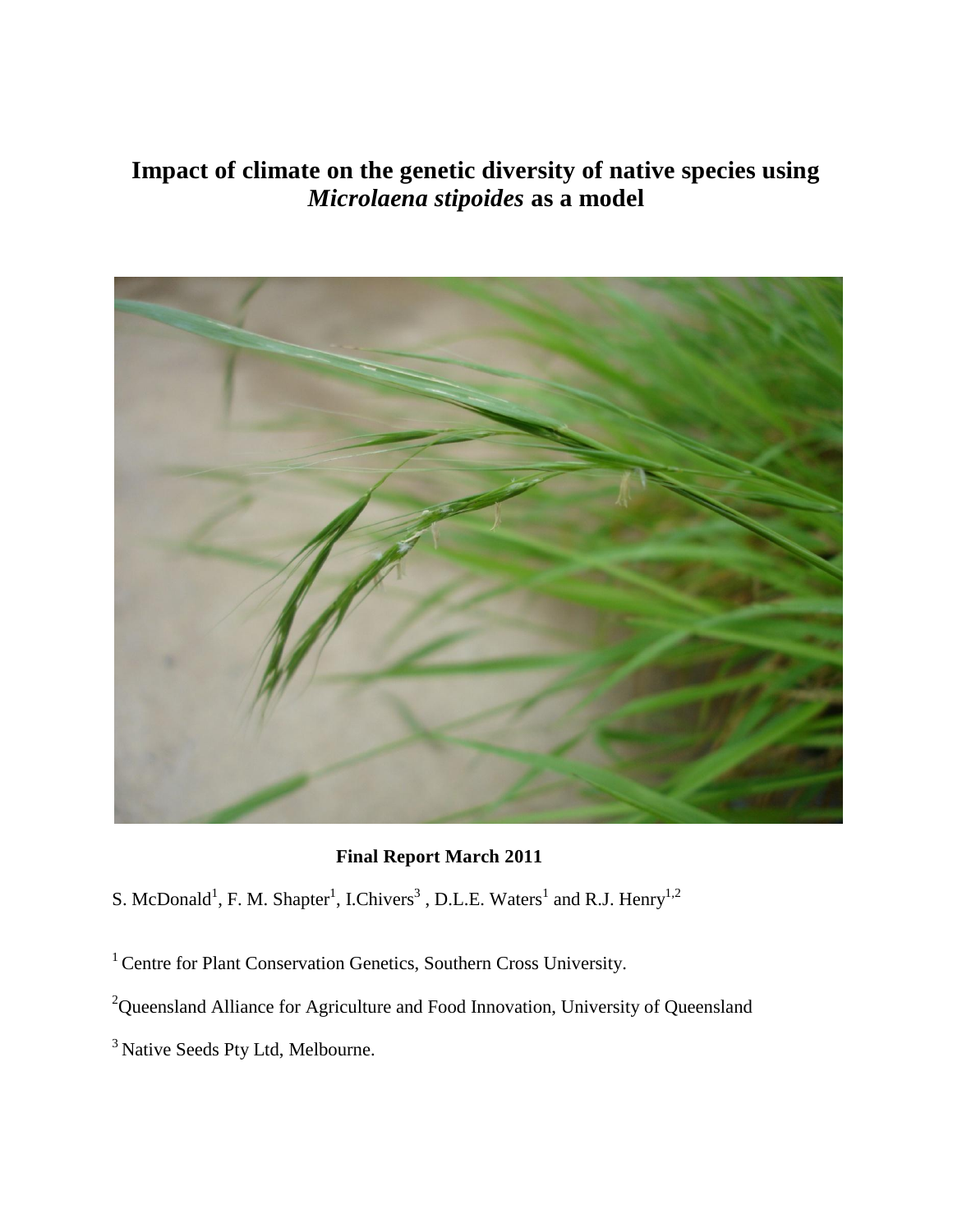#### **Summary**

Genetic diversity in wild populations of a distant rice relative, (*Microlaena stipoides* (Labill.) R. Br.), was examined along a longitudinal transect. The *Isa* defence locus from 95 individuals included 7 haplotypes and was more diverse in populations from hotter and dryer environments at lower altitudes that had been disturbed for agriculture when compared to less disturbed populations in the mountains. This confirmed the earlier finding that this gene was more diverse in wild barley populations from dryer environments. Whole genome shotgun sequencing of bulked individuals from populations from contrasting environments was used to explore diversity at the genome level. Analysis of approximately 80% of the chloroplast genome sequences indicated a significantly lower level of diversity in undisturbed mountain environment. The nuclear ribosomal RNA gene sequences of the populations showed similar diversity, indicating that the pattern of variation in diversity in different environments was not genome wide. SNP were detected at between 6 and 7 SNP per 1000bp in the chloroplast and around 40 SNP per 1000bp in nuclear ribosomal genes in bulks of 11 individuals from two contrasting environments. Increased genetic diversity specifically at defence loci may be important in adapting plant populations to the greater environmental variation in warmer and dryer climatic conditions. The data support the view that these wild grass populations are retaining diversity even in highly disturbed areas and that these areas include germplasm that will provide diversity that supports adaptation to environmental change. These results emphasise the importance of conserving populations in more marginal environments as these may contain genetic diversity important for species survival in response to environmental change.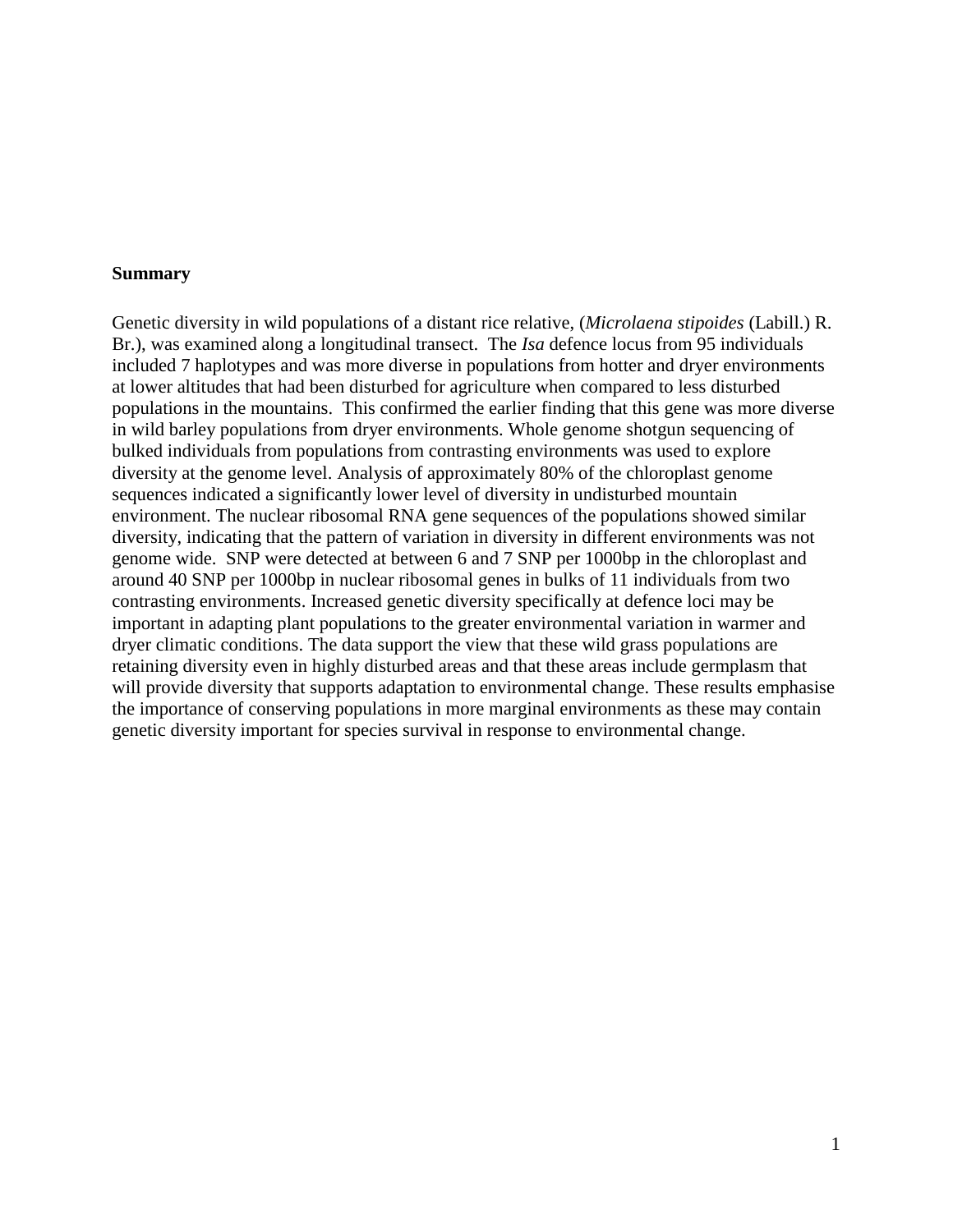### *Project Scope*

The aim was to characterize the genetic variation which occurs in wild populations of *Microlaena stipoides* across a range of environmental and climatic conditions. The change in average rainfall, temperature and altitude from coastal to alpine areas of Victoria can be used as a reference for how this species varies genetically and phenotypically with changes in the environment. Analysis of these adaptations in conjunction with climatic data will enable hypotheses about the genetic potential of native grasses to tolerate climate change.

### **Methods summary**

### *Plant collection*

Live plant specimens were collected at 36 sites along a transect from Melbourne to Paynesville. These plants have been established in two common gardens, one at the Native seeds Research site in Dumbalk Victoria and the other at Southern Cross University in Northern NSW.

Leaf specimens were harvested for 10 individuals at six sites along the transect to use for analysis of the genomic variation within a site compared with that between each of the sites. Leaf samples were also harvested for the 36 whole plants and DNA was extracted for all leaf specimens. Seeds were harvested from 30 of the plants in the common garden and stored for future breeding work. The 36 plants in the common garden experiment were sampled when the new growth was optimal, for DNA extraction and were lodged in the Australian Plant DNA Bank.

Phenotypic evaluation of the common garden experiment identified significant variation to plant size, seed quantity, colour and size, tiller number, plant architecture, leaf shape and colour, and, dry matter and grain yield.

### *Environmental data*

Average rainfall and temperature, along with soil type and altitude was tabulated for all 37 sites (the site at the highest altitude was above the snowline and had no *M. stipoides* present) for comparison with the genetic analysis.

### *Genomic characterisation*

The *isa* gene has been used in previous studies looking at the impact of climatic change on genetic variability in wild barleys. The homologue of this gene has been characterised in *M. stipoides* and primers for PCR amplification have been optimised. The 95 DNA samples were analysed for sequence variability.

Whole genome shot gun sequencing was conducted on bulk samples of DNA from contrasting populations at high and low altitude.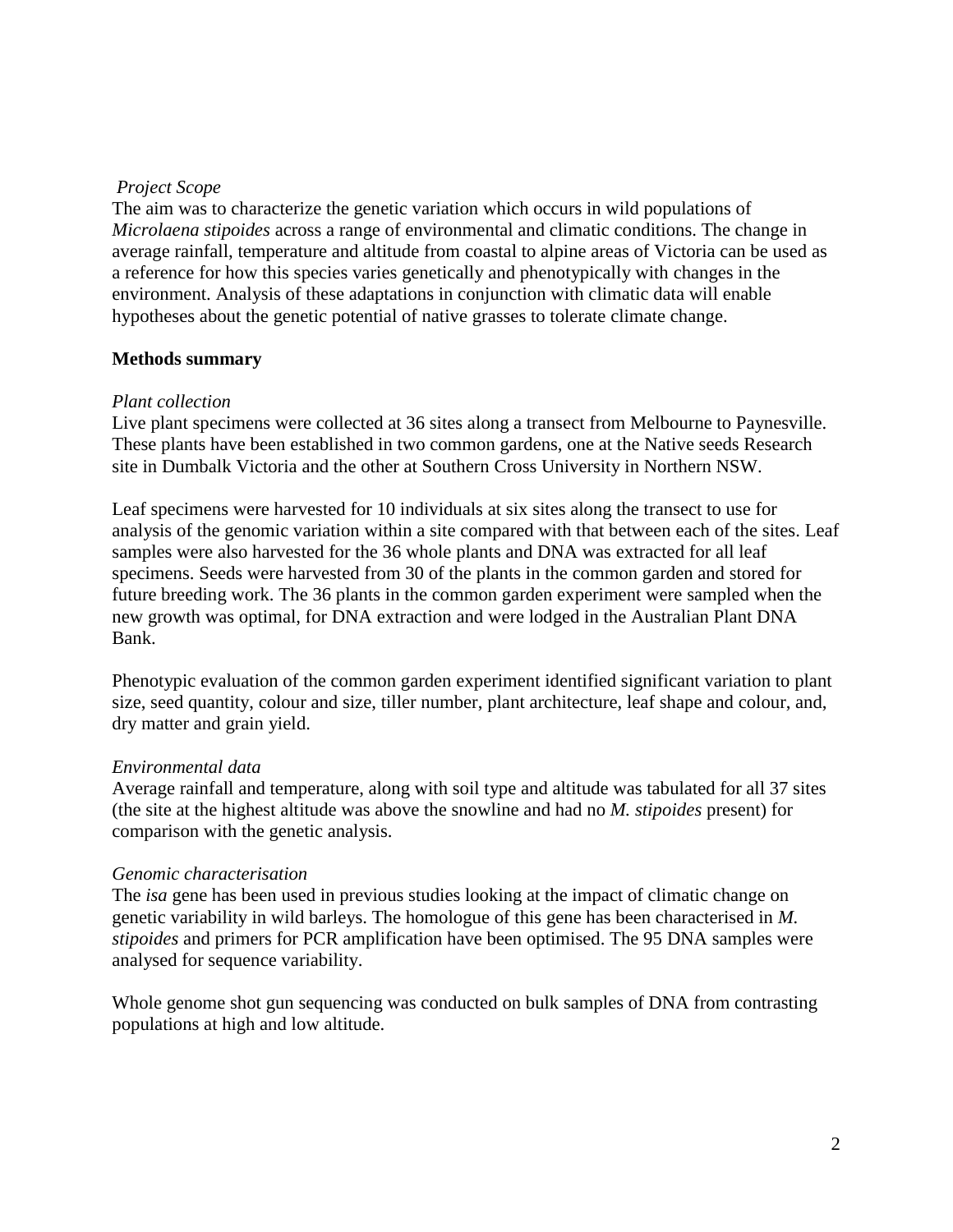### **Detailed methods**

### *Field Sampling of M. stipoides*

An East-West transect was established from Studley Park Boathouse, inner Melbourne, to Paynesville on the Gippsland coast of Victoria (Australia) over a total distance of 238.6 kilometres (Fig.1).



**Figure 1:** Comparison of the altitudes of the 37 *M. stipoides* sample sites

The transect lay within a narrow latitude range between 37.77°S and 38.02°S, a latitudinal variation of only 0.24°. Samples of *M .stipoides* were collected (Fig. 2.) from a range of altitudes ranging from just above sea level to the permanent snowline of Mount Baw Baw (939m). The populations collected were not continuous. All available mature seed, two representative live plants and leaf samples were collected at each location. Live plants were collected following the methods described in (Whalleyand Brown, 1973). GPS location and elevation data were recorded with a description of the site and soil characteristics. Soil was analysed for pH using a Manutec soil pH test kit and the values were recorded. A total of 37 sample sites were selected. These were a minimum of 10 to 15 km apart, in different valleys and where possible not on roadsides where mowing machinery can move seed from one location to the next. Sites chosen were alongside paths, in parks, along creeks or along minor dirt roads. Sites were assessed for phenotypic variation to confirm that the entire population on that site was the same phenotype. Each population was sampled and treated separately. Six of the original sampling sites (at altitudes of 3, 58, 317, 497, 882 and 939 m) were then more intensively sampled. Leaf samples were collected from ten plants within the *M. stipoides* population at each site and stored as dry specimens in silica gel. Field samples were taken from plants spaced at least 1 m apart.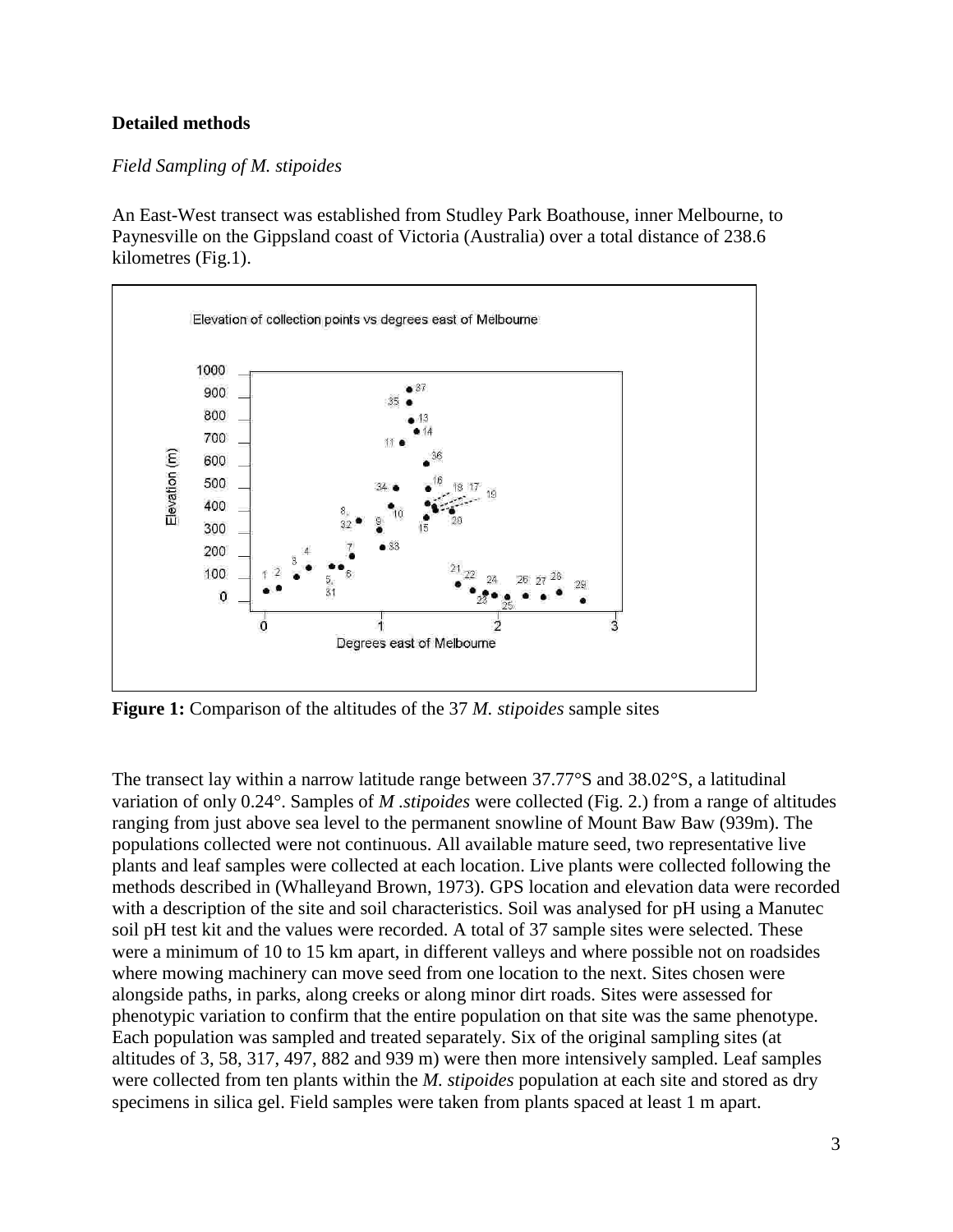Two morphologically similar sample plants were taken from each site and potted into 150 mm nursery pots. Native Seeds P/L at Sandringham, Melbourne, retained one pot from each site and the other was evaluated at Southern Cross University, Lismore in Northern New South Wales. All 35 pots at each storage location were subsequently housed in a common environment to eliminate the effect of their original environmental conditions over the following growing season.

# *Phenotype Evaluation*

The potted samples were grown on for three months. They then were photographed and measurements were taken of the leaf blade width, leaf blade length, stolon length and the stolon width.

# *Climatic data*

Climatic data for the *M. stipoides* population in Australia was collated from the Bureau of Meteorology web site [\(http://www.bom.gov.au/climate/cdo/about/sitedata.shtml](http://www.bom.gov.au/climate/cdo/about/sitedata.shtml) ). Current and past metrological stations were chosen as close as possible to the sample sites from this database the following information was obtained. The mean annual maximum and minimum temperature, the highest and lowest mean monthly temperatures, the mean of the highest and lowest recorded temperatures and the mean annual rainfall.

# *Maximum Temperatures*

The Mean Annual Maximum temperatures decline from  $20.7^{\circ}$ C to  $15.4^{\circ}$ C with increasing altitude, this represents a decrease of 0.66°C /100m, also consistent with atmospheric adiabatic decrease in temperature

# *Minimum Temperatures*

Mean Annual Minimum temperatures ranged from 10.2°C at 31 m to 5.3°C at 838 m, this represents a decline of 0.59°C /100m. This is consistent with atmospheric adiabatic temperature rate of change. Mean Monthly Minimum temperatures declined from 3.8°C to -0.1°C and the Mean of Lowest Temperatures declined from 0.1°C to -6.95°C

The regions with the highest recorded temperatures were from central Melbourne to Mt Evelyn and from Cowwarr region to Paynesville while the lower temperatures were in the central highlands.

# *Precipitation*

This transect can be separated into two rainfall categories. One where the precipitation is less than 1000 mm annually and the other precipitation is greater than 1000 mm annually. This coincides with the same geographical regions as the temperatures.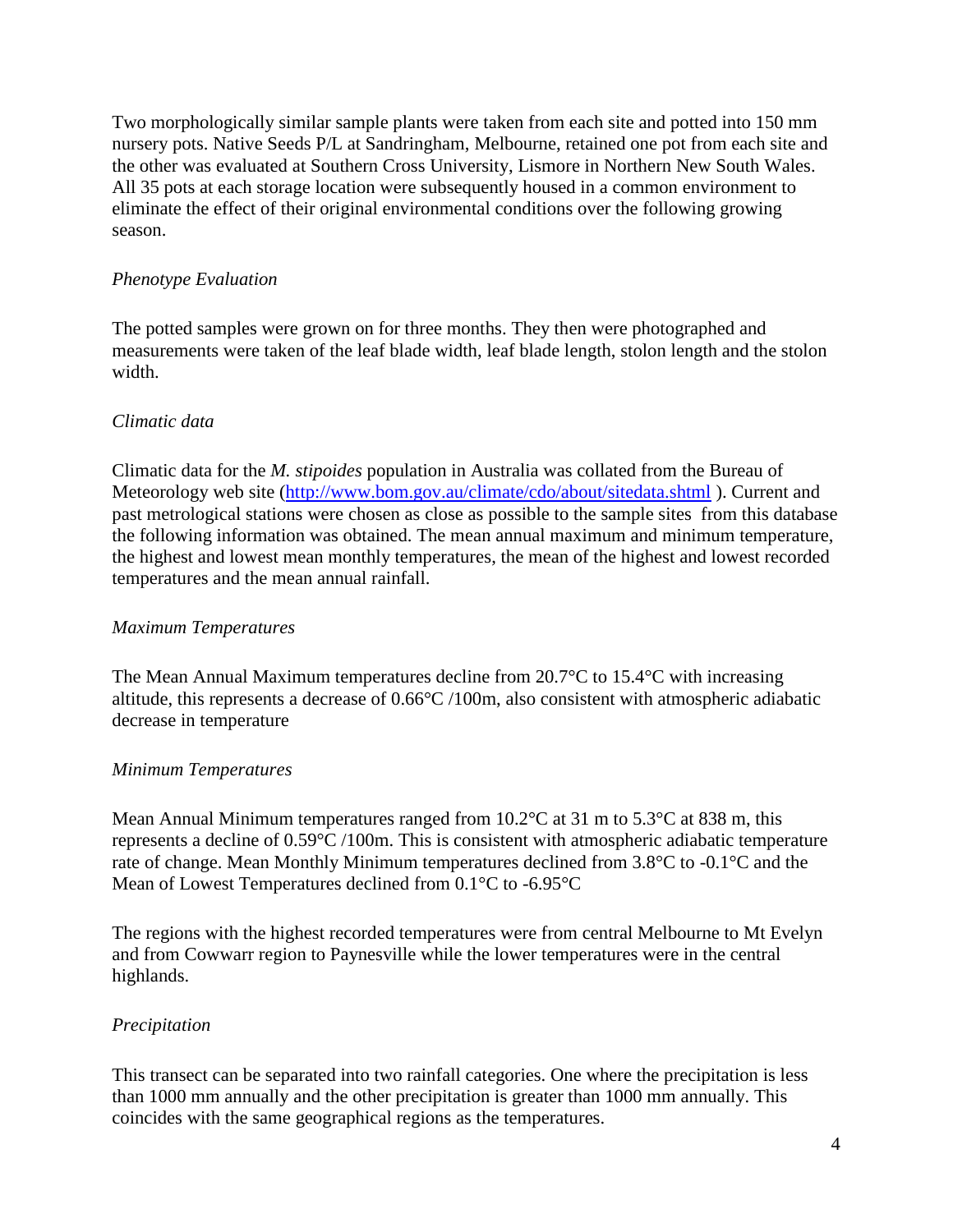The highlands tend to be the wetter regions while the lower coastal plains are drier.

# *DNA Preparation*

DNA was isolated from all 95 samples in total. Samples were prepared by cutting leaves into 1-3 mm in length pieces and placed into microtubes. There were 60 samples from the dried specimens consisting of 10 samples each from Sites 02, 09, 18, 29, 35 and 37. All microtubes contained approximately 30-50 μg of tissue capped and stored at –20° C. DNA was extracted using Qiagen plate plant extraction kit in accordance with the manufacturer's guidelines. DNA was eluted twice eluded with 100 μL of elution buffer to give maximum yield at reduced concentration.

# *PCR and sequencing*

Primers based upon the *Isa* gene sequence from rice (*Oryza sativa*) were not successful in gene amplification. An alignment between the *Isa* gene of *Oryza sativa* and *Isa* gene of *Hordeum vulgare* was subsequently used to identify several highly conserved areas for universal primer design. Phire® Hot Start II DNA Polymerase was used for PCR. Amplification conditions were

<sup>98</sup><sup>∘</sup> C for the melt temperature and 72<sup>∘</sup> C for annealing and elongation. The PCR product was gel extracted using the Qiagen gel extraction kit as per the manufacturers guidelines and sequenced by the Sanger method.

# *Whole genome sequencing of population bulks*

DNA samples from the two most environmentally differentiated sites, site29 and site 37, were selected for massively parallel sequencing. Eleven individuals were sampled per site. DNA from the 11 leaf specimens from each site were quantified by nanodrop spectroscopy and gel visualisation and were pooled in equimolar amounts into two pools respectively. Each sample contributed 270 ng of DNA, giving a total of 2.7 μg per pool. Each of these pooled samples were submitted for sequencing on the Illumina GAII Platform (Illumina, San Diego, CA, USA) and processed as per the methodology described by Nock *et al*., 2010.

Additional *M. stipoides* sequence data from the Nock *et al*., 2010 study was also analysed to estimate a baseline level of diversity which could be expected in this species. Data was trimmed according to the methods set out in that study however reference assembly and SNP detection parameters followed the protocol outlined below with the exceptions that reference assembly parameters were adjusted for the shorter read length (limit =5) and the minimum and maximum distance were set as 80 and 200 respectively.

Sequence data were trimmed on a CLC genomics workbench [\(www.clcbio.com\)](http://www.clcbio.com/) where reads with a quality score of less than 0.01 were discarded, paired end reads were trimmed to a minimum of 30bp and single end reads trimmed to a minimum of 20bp in length. Reads from the two sites were then assembled to a *M .stipoides* chloroplast sequence (Genbank accession GU592211) and a putative *M. stipoides* nuclear ribosomal gene sequence was determined from a *de novo* assembly of M. stipoides Illumina GA II sequence reads to a consensus of rice (M11585,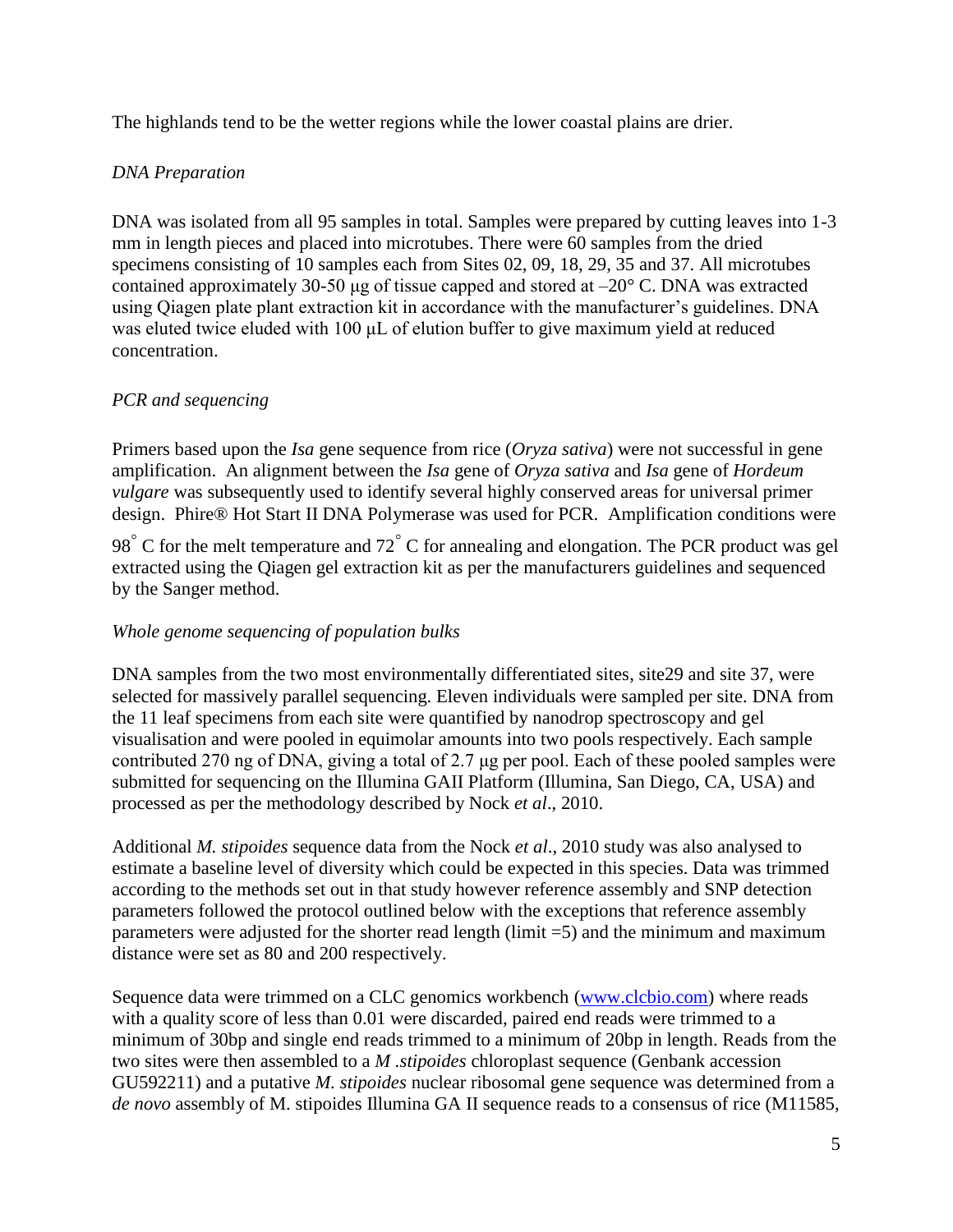M168450, AY097328, AP005091, AF069218), corn (BT088101), Wheat (AY049041) and M .stipoides (DQ888637) nuclear ribosomal genbank accessions.

Reference assembly was completed with the following parameters; mismatch cost of 2, insertion and deletion costs of 3, length fraction of 0.8 and similarity of 0.8, minimum distance for paired end reads was set at 180 with a maximum distance of 340, criteria was set to ignore non-specific matches and vote for ambiguous calls. SNP detection parameters were assigned as follows; window length of 21, maximum number of gaps or mismatches of 2, minimum quality score of 30 for SNP site and surrounding bases, minimum coverage was initially set as 1X and a minimum variant frequency of 1%.

Secondary analysis of the CLC output was conducted using Microsoft Excel 2007 where SNP's at any reference position were eliminated from the analysis if the number of variants =1 (ie there was no polymorphism within the pool, just between the pool and the reference used). Similarly the minimum coverage was limited to 88X or greater at any given locus for the SNP to be reported. Minimum acceptable SNP frequency at any given locus was determined to be 5% for the Chloroplast analysis and 1% for the nuclear ribosomal genes. SNP were reported as total number SNP/gene and as unique (defined as the SNP only occurring at one site for any given reference position) or as a common SNP (defined as the SNP being identified in data pools from both Site 37 and Site 29). SNP frequency/1000bp was also calculated as; total number of SNP/number of bases in the alignment consensus to the reference gene sequence \*1000.

# **Results**

### *Phenotypic diversity in M. stipoides*

The collected plants from each location were replanted in potting mix and grown for a period of five months under uniform growing conditions. This time period was sufficient to overcome the effects of the original location (eg. shading) and for the underlying phenotype to express itself. After that period four measurements were taken from each plant – the blade length and width, the internode length and the width of the stem. There was considerable variation in all of these characteristics. For example, blade width varied from 1.5 mm to 11.0 mm and blade length varied from 45 to 200 mm. Statistical analysis of these measures against both high/low rainfall and disturbed/natural environments was undertaken using two-way Analysis of Variance (General Lineal Model). No significant results were obtained indicating that there was no relationship between rainfall and site disruption and the phenotypic characteristics displayed.

### *Diversity at Isa locus in M. stipoides*

Sequencing of the Isa locus of 95 samples of *M. stipoides* from 35 different sites samples revealed SNP at base 63,132,159,162 and 232 in the sequence. In total 7 haplotypes were detected. Three of these SNP would result in changes in the amino acid encoded suggesting that this variation is functional in plant defence.

### *Variation in Isa diversity at different sites*

Dryer sites with a rainfall below 1000mm pa had a greater diversity at the Isa locus. At 90% of the high rainfall sites the common (A) haplotype was found. The higher diversity at the dryer sites was highly significant (P=0.001 Fishers exact test). Haplotypes F and H were only found at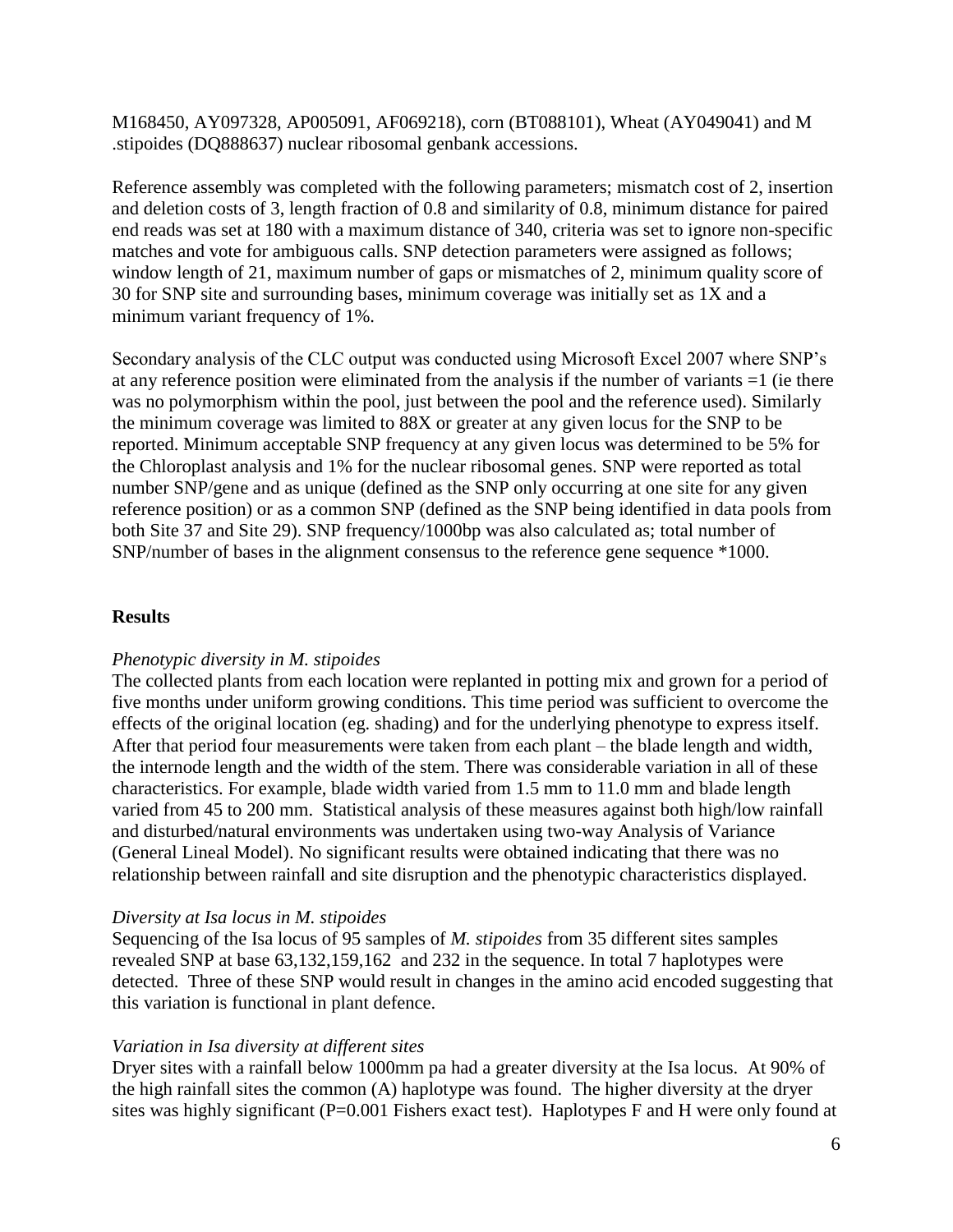the lower rainfall sites. The 11 individuals from the high rainfall site bulked for whole genome sequence analysis had only a single haplotye of *Isa* while the low rainfall site had 4 haplotyes in the 11 individuals bulked.

#### *Intra-individual diversity in chloroplast and nuclear genomes*

Data for a single plant was analysed to determine the apparent level of diversity due to variation within an individual and sequencing error. The SNP density determined for an individual *M. stipoides* plant was 6.52 SNP/1000bp for the nuclear ribosomal gene and 0.64 SNP/1000bp for the Chloroplast genome. This was determined from a reference assembly which aligned 205588 and 486494 reads respectively, resulting in average coverage of 1129 X and 121X coverage.

#### *Chloroplast diversity*

It is accepted that the chloroplast genome (cpDNA) within an individual angiosperm leaf sample predominantly exists as maternally inherited circular molecules, in multiple copies (Small et al 2004). Therefore in a pool of 11 plant samples of the same species there would be copies of the chloroplast genome from each of the11 genotypes, potentially with some polymorphism between the individuals, and the expected SNP between the individuals for a variant that represented a single individual should occur at a frequency of 9.09% in the bulk. Due to the potential bias introduced in the preparation of samples for the Illumina platform and any minor inaccuracy in the pooling of the genomic DNA quality it was assumed that there would be a normal distribution of SNP frequencies around this 9.09% level for an individual variant.

Although there should be limited intra-individual variation present in the chloroplast data, it is reported that massively parallel sequencing of genomic DNA which is then assembled against a chloroplast reference will align portions of homologous sequence from the nuclear genome in the Chloroplast assembly. These homologous genomic fragments would have an increased level of polymorphism relative to chloroplast genomic fragments, however not these differences would not necessarily be enough to for these sequences to be excluded from the alignment and hence SNP analysis of the assembly would identify these homologous polymorphisms as SNP with very low frequencies (Nock et al 2010). In order to capture the maximum number of the true chloroplast SNP while excluding the homologous nuclear genomic SNP from the analysis, 5% was determined to be the lowest acceptable frequency for a SNP in the chloroplast analysis.

Individual plant analysis determined a SNP density of 0.64 SNP/1000bp for the chloroplast. This analysis supports the application of this 5% limit and indentifies that the increase in SNP density established for the pooled samples 9.59 SNP/1000bp for Site 29 and 7.46 SNP/1000bp for Site 37, was indeed due to variation between the individuals in the pool rather than within the individuals or from contamination from homologous nuclear genomic reads. This indicates a statistically significant increase in the SNP diversity of the chloroplast was observed at the hot, dry coastal site, 29. It is noteworthy that although the two collections sites were geographically isolated and had very different environmental conditions, the greater proportion of the SNP (566) were indentified at both sites, ie were common SNP, with only 231 and 54 unique SNP at sites 29 and 37 respectively.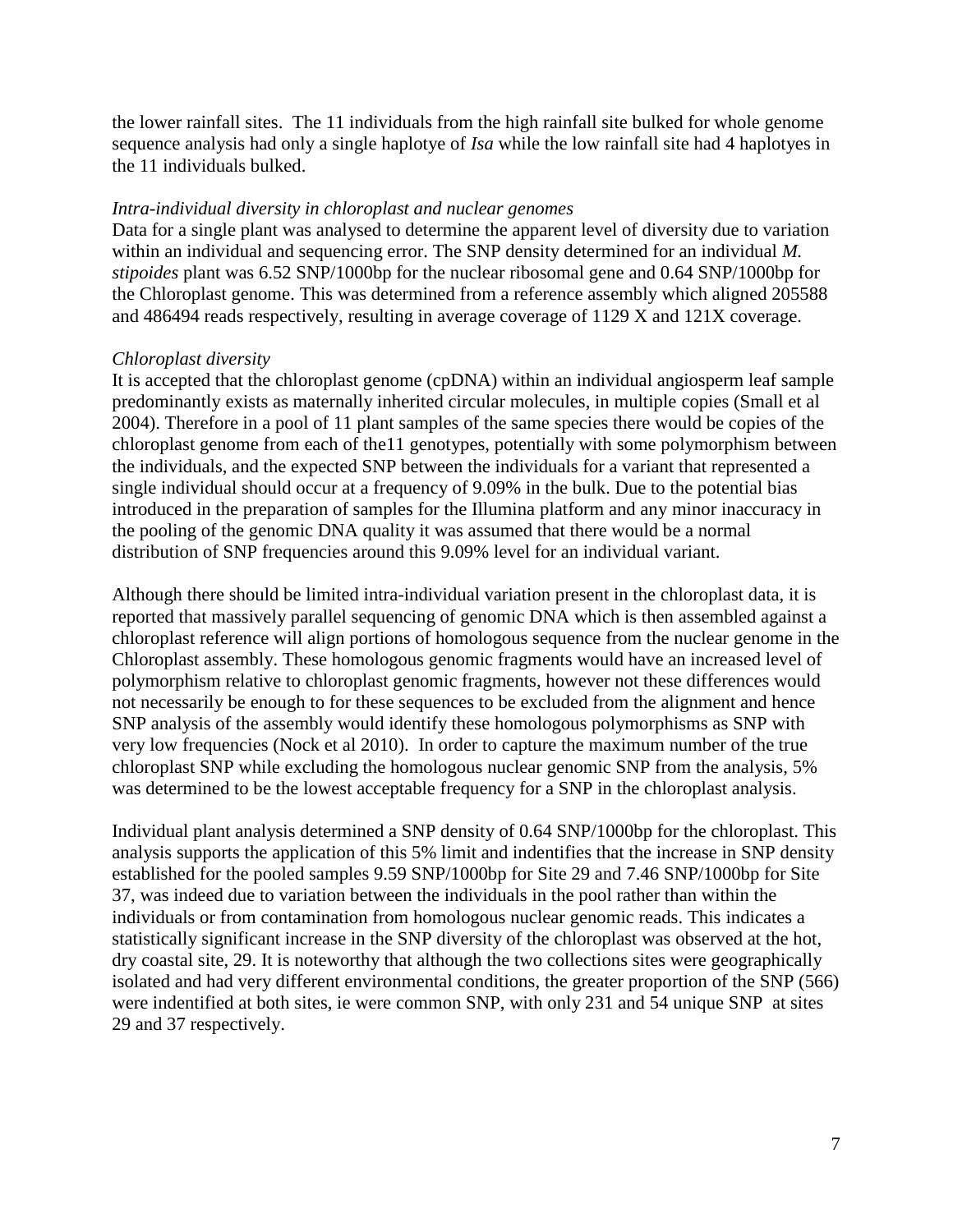### *Diversity in ribosomal RNA genes*

*M. stipoides* is tetraploid with a base chromosome number of 12, and estimated genome size of 880 Mbp. Using a whole genome shotgun approach for a pool of 11 individuals with such a large genome size, at the time of this experiment, would result in a theoretical coverage of 0.33X for each individual or  $\sim$ 3X coverage of the nuclear single copy genes. After alignment back to the nuclear genes sequencing actually resulted in incomplete coverage of all nuclear genes with the exception of the nuclear ribosomal genes as they exist in the genome in 1000's of tandem arrays and hence are represented in very high copy number (Small et al 2004).

A single copy of a nuclear allele would be expected at minimum of around 2.3% frequency in a bulk of 11 potentially heterozygous tetraploid individuals An awareness of the limitations in the quantitative assembly and analysis of bulk samples, lead to the application of a qualitythreshold where only SNP with a frequency of 1% or greater where analysed from the nuclear genome data. SNP with these frequencies are likely to be well above the frequency of sequencing errors and below the level that would exclude a single allele in one individual in the bulk.

The two sites had 40.3 and 40.6 SNP per 1000bp, respectively in the ribosomal RNA gene sequence analysed, and therefore no significant difference was identified between sites. This suggests diversity between individuals (6.5SNP per 1000bp for a single plant due to variation between the large number of copies of these genes) but indicates no difference in diversity in the nuclear genome between locations.

### **Discussion**

Diversity at the Isa locus, especially that which induces a SNP resulting in a change to the sequence of the protein, is likely to be significant in plant defence. The protein encoded by this gene has been shown to be expressed in the pericarp of the seed (Furtado and Henry 2003) and may protect the seed from bacteria and fungi.

Wild barley populations had greater diversity at this locus in populations found in drier locations (Cronin et al 2007) and this may reflect the greater diversity of the drier environments especially in the diversity of biotic stress in these environments. These observations imply that adaptation to dry environments may require greater diversity at loci protecting the plant from the greater biological diversity of diseases in these environments. Wetter environments may support higher pathogen populations but they may be less diverse in the more uniform and favourable environments where water is not so limiting.

This study has shown that in *M. stipoides* (a distant relative of rice from Australia) is also observed to exhibit greater diversity at this locus in dryer environments. This suggests that the observation of sequence diversity variation in wild barley populations may reflect those likely to be found throughout the grasses.

The use of a wild relative of rice, a species with a reference genome sequence, has facilitated the analysis of variation at the wider genome level. The lack of differences in diversity in the in the ribosomal genes as representatives of the nuclear genome suggest that this adaptive variation